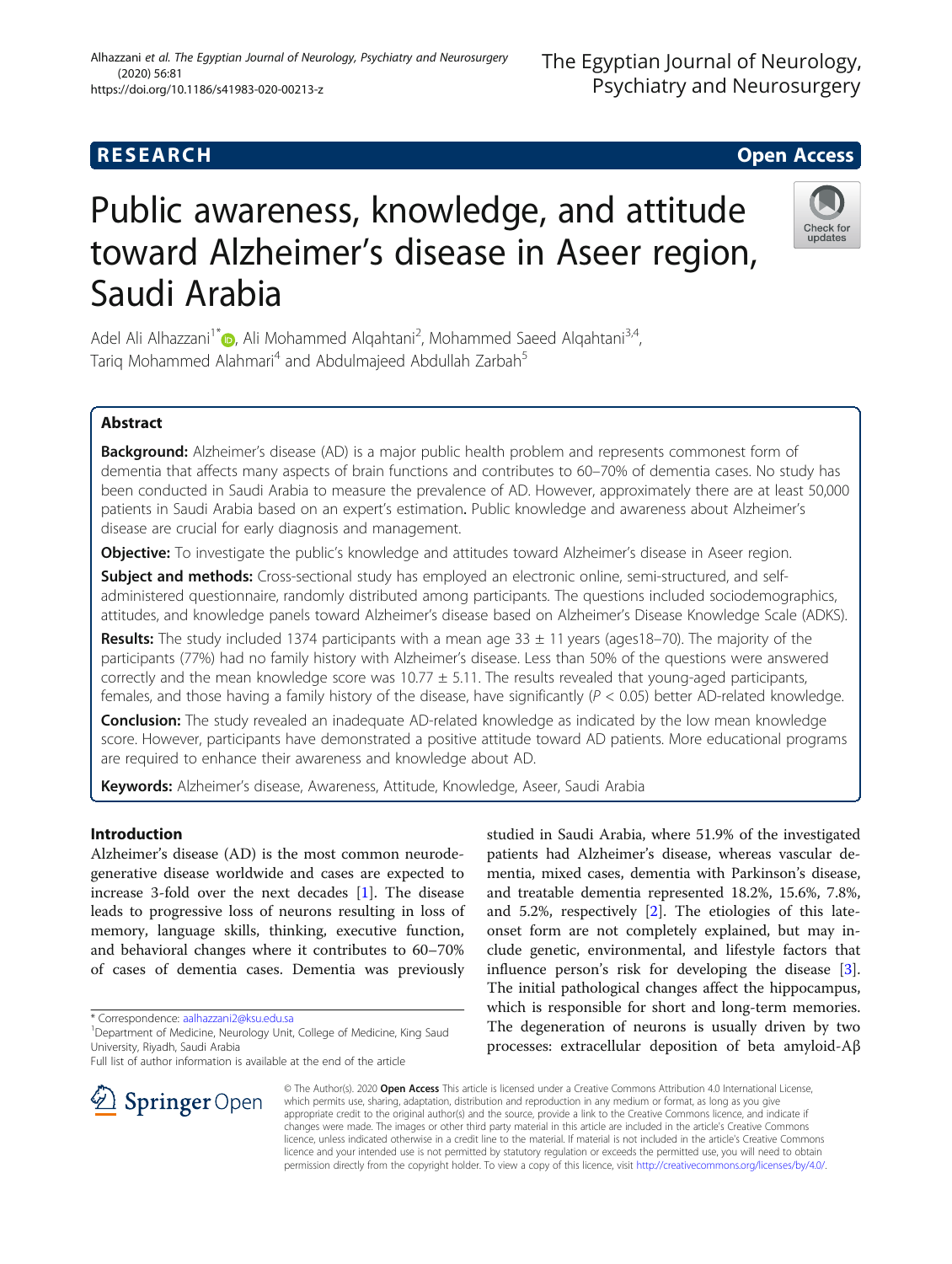and intracellular accumulation of tau protein resulting in neuronal loss and progressive decline in memory. Moreover, AD induces a progressive decline of other cognitive skills that involve other areas of the cerebral cortex [\[4\]](#page-5-0). Alzheimer's disease is distinct from normal aging; it remains the most common disease for those above 65 years old. One in nine people age 65 and older (11%) has Alzheimer's disease, whereas about one-third of people age 85 and older (32%) have Alzheimer's disease [\[5](#page-5-0)].

The disease rarely affects the younger population; younger-onset AD only represents 5% of all cases [\[6](#page-5-0)]. In Saudi Arabia, demographic data reports that only 3.2% of the total population is above 65 years old [\[7](#page-5-0)]. This percent will increase in the coming years due to the rapid aging of population due to the improvement in health care programs that increases life expectancy. There are no studies about the prevalence of AD in Saudi Arabia, but based on expert estimation, there might be more than 50,000 patients [[8\]](#page-5-0). The prevalence is much higher in the developed countries. In the USA, there are more than5 million people diagnosed with AD [[9\]](#page-5-0).

Awareness is a reflective measure of perception of a group on a given aspect of one's situation, functioning, or performance, or the resulting implications [[10\]](#page-6-0). Several studies have monitored the knowledge and attitude toward Alzheimer's disease. Some studies showed that only 15.7% of participants knew the risk factors for Alzheimer's disease and 55.7% were not sure whether to share a diagnosis of Alzheimer's disease with the patient [[11\]](#page-6-0). Other studies have demonstrated that people do not consider dementia as a health priority [\[12](#page-6-0)]. One study on different ethnic groups including Black, Hispanic, and White participants showed that all respondents more likely believed that AD is a normal aging complication [[13\]](#page-6-0).

Although this disorder is not uncommon in Saudi Arabia, the data is limited regarding the level of public awareness, and the attitudes and knowledge of dementia. To our knowledge, no study has been reported from Aseer region. This triggered our interest to investigate the public awareness, knowledge, and attitude toward Alzheimer's disease. Part of this work was presented as an abstract in American Academy of Neurology 2017 [[14](#page-6-0)].

## Methods

This representative cross-sectional study was conducted in Aseer region. This region is located in southern of Saudi Arabia with an area of  $81,000 \text{ km}^2$ , population of 1,927,087, and it includes six governorates [\[15](#page-6-0)]. The study included 1374 participants (605 males and 769 females) with a mean age  $33 \pm 11$ years (range 18–70) (Table 1), and it used an online

Table 1 Demographic characteristics

| Age (years)            |                  |
|------------------------|------------------|
| < 30                   | 586 (42.6%)      |
| $30 - 60$              | 765 (55.6%)      |
| > 60                   | 23 (1.8%)        |
| Mean $\pm$ S.D         | $32.9 \pm 10.91$ |
| Gender                 |                  |
| Male                   | 605 (44%)        |
| Female                 | 769 (65%)        |
| Social status          |                  |
| Single                 | 518 (37%)        |
| Married                | 808 (58.8%)      |
| Divorced               | 29 (2.1%)        |
| Widow                  | 13 (0.9%)        |
| Separated              | $6(0.4\%)$       |
| <b>Education level</b> |                  |
| Illiterate             | $2(0.1\%)$       |
| Elementary             | 28 (2%)          |
| Intermediate           | 36 (2.6%)        |
| Secondary              | 290 (21.1 %)     |
| Bachelor               | 906 (65.9%)      |
| Post-bachelor          | 112 (8.2%)       |
| Housing                |                  |
| Alone                  | 54 (3.9%)        |
| Small family           | 1036 (75.4%)     |
| Extended family        | 284 (20.7%)      |

electronic semi-structured self-administered questionnaire, in the Arabic language after it was translated in single forward translation step by three neurology consultants which was distributed randomly during the period from June to August 2016. The questionnaire was edited and validated with 3 neurology consultants in the regional hospital based upon their experience in clinical practice and they were guided by similar published work conducted in Riyadh City, Saudi Arabia, after obtaining the authors permission [[16\]](#page-6-0). The questionnaire contained three types of questions: sociodemographic and geographic data including participant's age, sex, education level, occupation, location, marital status, and experiencing AD in his/ her family members; participant's attitude, his/her concerns and belief about AD, and how he/she is dealing with AD patients (10 items); and knowledge of AD using Alzheimer's Disease Knowledge Scale (ADKS) [[17\]](#page-6-0). This question panel included true and false questions about AD risk factors, assessment and diagnosis, symptoms, course, life impact, care provided, and treatment and management.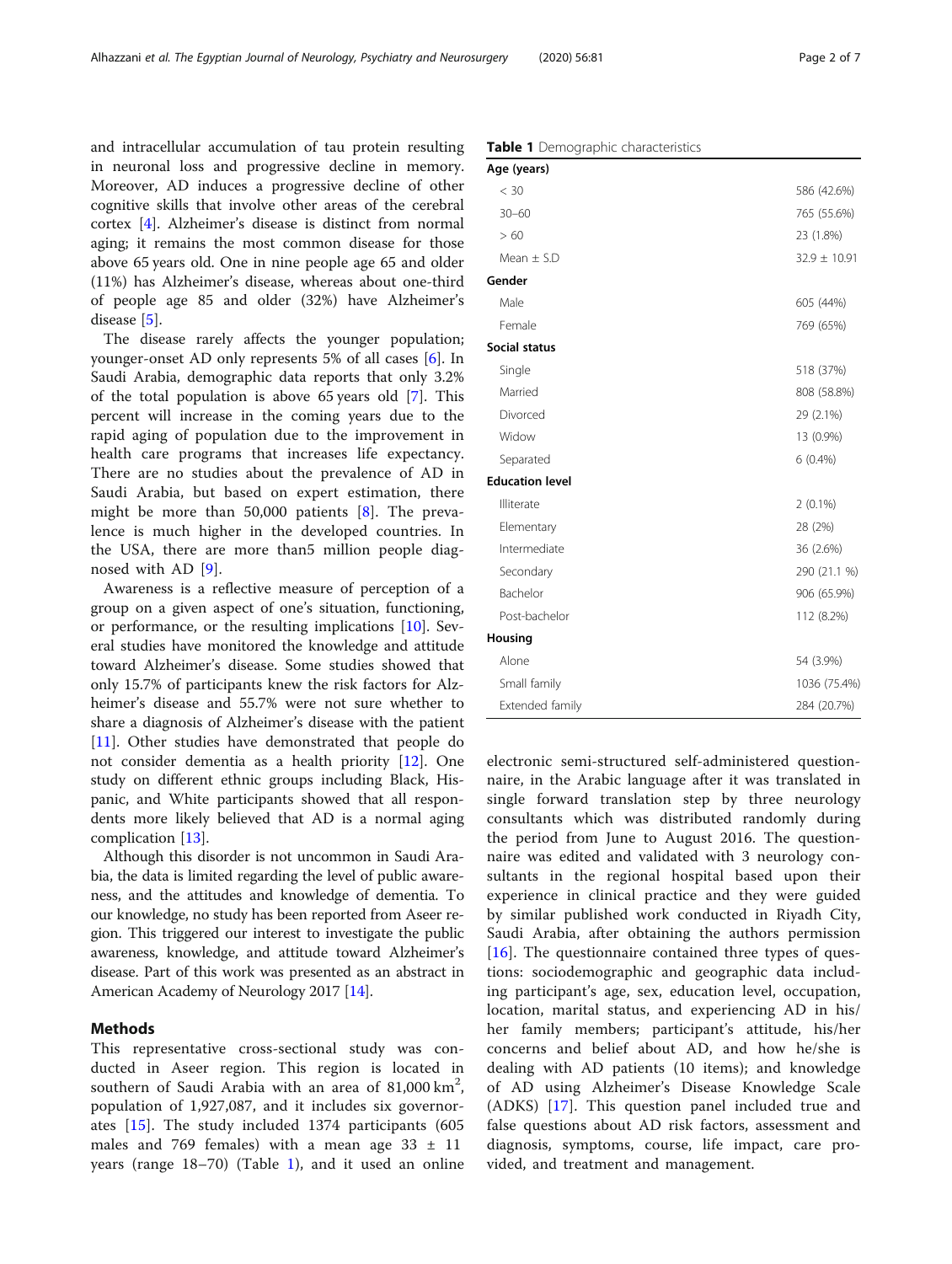The ethical approval for conducting this study was obtained from Head of Research Ethics Committee in King Khalid University (REC) # 2016-08-23. The informed consent of participants was obtained prior to their participation in this study. All data were entered in Excel program, where the scale of ADKS was calculated. The data were analyzed using the SPSS software (IBM Corp. Released 2013. IBM SPSS Statistics for Windows, Version 22.0. Armonk, NY: IBM Corp.). Descriptive statistics were determined for the obtained data. The frequency distribution was calculated, and Pearson's chisquared test was used to examine the associations between categorical variables. Variables significance cutoff was at the 0.05 level.

## Results

A total of 1374 participants were interviewed, most of them were Saudis (98.4%). Their ages ranged from 18 to70 years (mean age  $33 \pm 11$  years). Forty-four percent were males and 56% were females. The number of married participants was 808 (58.8%). More than 75% were living in small families. There was wide range in the education level; however, the majority of the participants (74%) held a bachelor degree or above. Two-third of the total number were having monthly income less than 10, 000 Saudi Riyals. Almost, 32% of the respondents had relatives with Dementia.

Regarding awareness toward Alzheimer's disease, almost 60% of the participants think that forgetfulness in elderly people is a part of aging process and does not need any medical consultation (Table 2). One-fourth reported that the patient must avoid social gatherings to avoid embarrassment. More than one-third (34.9%) believe that AD is a result of evil or black magic. Only a small percentage of participants (14.2%) would consider

the traditional types of alternative medicine as a choice of treatment. The majority of participants (92.9%) were not feeling embarrassed if one of their relatives was diagnosed with AD. Concerning AD patient care, 86% preferred home care rather than nursing centers. Judiciary regulations must be considered to preserve patient rights according to 74% of the participants. There was no difference in the awareness questions among both genders and those having relative with Alzheimer's disease.

Regarding the respondent's knowledge of Alzheimer's disease, the ADKS measured the level of knowledge under the following question panels: life impact (3 items), risk factors (6 items), AD symptoms (4 items), treatment and management (4 items), assessment and diagnosis (4 items), caregiving (5 items), and course of the disease (4 items). Participants' response to risk factor items showed very poor knowledge (Table [3\)](#page-3-0), where the percentage of right answers in all its items (mental exercise can prevent a person from getting AD, 3.5%). People in their 30s may have AD (19.5%), Hypercholesterolemia may increase a person's risk of developing AD (14.9%), prescription drugs that delay the progression of AD are available (23.5%), hypertension may increase a person's risk of developing AD (15.7%), and genes can partially account for the development of AD (38%). For life impact, almost 50% of the respondents correctly answered its items, where 44.4% of them reported that AD patients are prone to depression, and 49.9% safe for people with Alzheimer's disease to frequently drive car. For AD diagnosis questions, the high correct answer came from that 71% believed that AD is one type of dementia. For course of the disease questions, 80.2% correctly believed that a person with Alzheimer's disease needs 24-h supervision. Seventy-five percent did not have any knowledge about the average life expectancy of AD. For caregiving

| <b>Table 2</b> Awareness of Alzheimer's disease |  |
|-------------------------------------------------|--|
|                                                 |  |

|                                                                                                                                                                                            | Agree | Disagree |
|--------------------------------------------------------------------------------------------------------------------------------------------------------------------------------------------|-------|----------|
| Do you think that the loss of memory and forgetting names, appointments, and task repetition of questions are<br>normal in the elderly and do not require medical consultation?            | 59.8% | 40.2%    |
| Do you think that the change in the planning matters of everyday life and the difficulty of balancing the financial<br>accounts is expected in the elderly?                                | 67.7% | 32.3%    |
| If one of your relatives was diagnosed with Alzheimer's disease, do you prefer not to tell the person with illness?                                                                        | 56.9% | 43.1%    |
| In the case of the patient diagnosed with Alzheimer's, do you think that it is best to avoid going to social events<br>and life activities in order to avoid embarrassment to the patient? | 24.4% | 75.6%    |
| Alzheimer's disease may result from black magic or psychological distressor bad eye?                                                                                                       | 34.9% | 65.1%    |
| In the case of the appearance of symptoms of dementia and memory disorder for a relative, will you resort to the<br>popular types of alternative medicine?                                 | 14.2% | 85.8%    |
| In case of difficulty in performing everyday tasks in a patient with Alzheimer's, do you see it necessary to resort to<br>the judiciary to save the patient's rights?                      | 73.7% | 26.3%    |
| Do you feel embarrassed if the diagnosis of your relative is Alzheimer's disease?                                                                                                          | 7.1%  | 92.9%    |
| Do you tend to deny the diagnosis when one of your relatives has Alzheimer's disease?                                                                                                      | 9.8%  | 90.2%    |
| Are you with the care of these patients in nursing homes by the state instead of keeping them at home?                                                                                     | 13.9% | 86.1%    |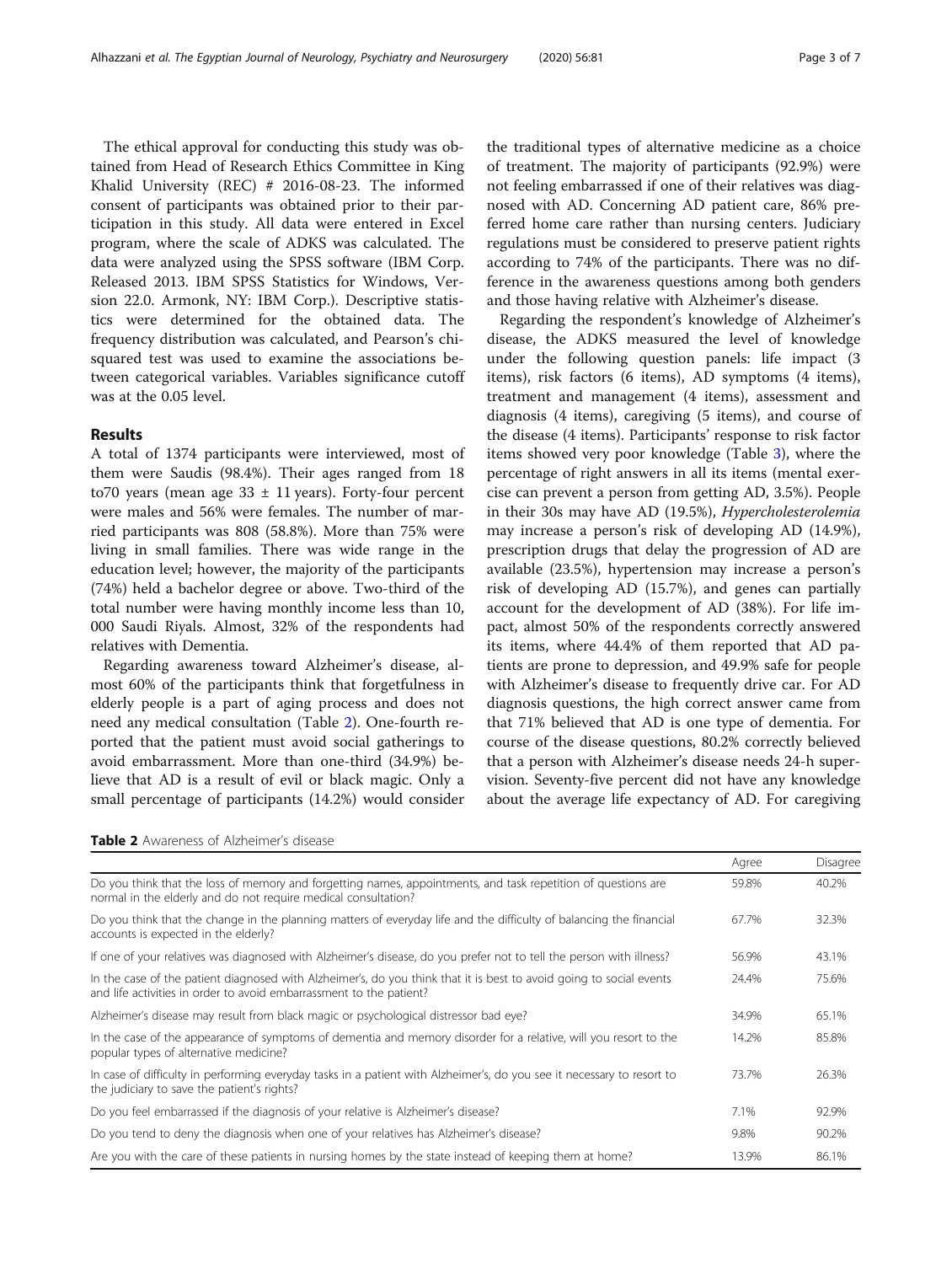<span id="page-3-0"></span>

|                                                                                                                                                                                      | Answer      |             |                |
|--------------------------------------------------------------------------------------------------------------------------------------------------------------------------------------|-------------|-------------|----------------|
|                                                                                                                                                                                      | Wrong Right |             | Do not<br>know |
| <b>Risk factors</b>                                                                                                                                                                  |             |             |                |
| It has been scientifically proven that mental exercise can prevent a person from getting Alzheimer's disease.                                                                        | 64.5%       | 3.5%        | 32%            |
| People in their 30s can have Alzheimer's disease.                                                                                                                                    | 28.3%       |             | 19.5% 52.2%    |
| Having high cholesterol may increase a person's risk of developing Alzheimer's disease.                                                                                              | 10%         | 14.9% 75%   |                |
| Prescription drugs that help delay progression of Alzheimer's disease are available.                                                                                                 | 17.2%       | 23.5% 59.2% |                |
| Having high blood pressure may increase a person's risk of developing Alzheimer's disease.                                                                                           | 13.5%       |             | 15.7% 70.7%    |
| Genes can only partially account for the development of Alzheimer's disease.                                                                                                         | 14.5%       | 38%         | 47.5%          |
| Life impact                                                                                                                                                                          |             |             |                |
| People with Alzheimer's disease are particularly prone to depression.                                                                                                                | 7.4%        | 44.4% 48.3% |                |
| Most people with Alzheimer's disease live in nursing homes.                                                                                                                          | 12.7%       | 46.5% 4.8%  |                |
| It is safe for people with Alzheimer's disease to drive, as long as they have a companion in the car at all times.                                                                   | 27.7%       | 49.9% 22.3% |                |
| <b>Assessment and diagnosis</b>                                                                                                                                                      |             |             |                |
| When a person with Alzheimer's disease becomes agitated, a medical assessment might reveal other health problems<br>that caused the agitation.                                       | 3.4%        | 41%         | 55.6           |
| If trouble with memory and confusion started suddenly, it is likely due to Alzheimer's disease.                                                                                      | 20.2%       | 37%         | 42.9%          |
| Symptoms of severe depression can be mistaken for symptoms of Alzheimer's disease.                                                                                                   | 17.8%       | 25.4% 56.8% |                |
| Alzheimer's disease is one type of dementia.                                                                                                                                         | 9.4%        | 71%         | 19.7%          |
| Course                                                                                                                                                                               |             |             |                |
| After symptoms of Alzheimer's disease appear, the average life expectancy is 6 to 12 years.                                                                                          | 10.7%       | 14.3% 75%   |                |
| In rare cases, people have recovered from Alzheimer's disease.                                                                                                                       | 24.7%       |             | 16.6% 58.7%    |
| A person with Alzheimer's disease becomes increasingly likely to fall down as the disease gets worse.                                                                                | 5.9%        |             | 55.4% 38.7%    |
| Eventually, a person with Alzheimer's disease will need 24-h supervision.                                                                                                            | 4.7%        |             | 80.2% 15.1%    |
| Caregiving                                                                                                                                                                           |             |             |                |
| People with Alzheimer's disease do best with simple instructions given one step at a time.                                                                                           | 10.4%       | 40.2% 49.4% |                |
| When people with Alzheimer's disease begin to have difficulty taking care of themselves, caregivers<br>should take over right away.                                                  | 86.5%       | 5.3%        | 8.2%           |
| If a person with Alzheimer's disease becomes alert and agitated at night, a good strategy is to try to<br>make sure that the person gets plenty of physical activity during the day. | 12.3%       | 42.8% 44.9% |                |
| When people with Alzheimer's disease repeat the same question or story several times, it is helpful<br>to remind them that they are repeating themselves.                            | 25%         | 49%         | 26.1%          |
| Once people have Alzheimer's disease, they are no longer capable of making informed decisions about their own care.                                                                  | 68.3%       | 5.4%        | 26.3%          |
| <b>Treatment</b>                                                                                                                                                                     |             |             |                |
| People whose Alzheimer's disease is not yet severe can benefit from psychotherapy for depression and anxiety.                                                                        | 4.4%        |             | 47.9% 47.7%    |
| Poor nutrition can make the symptoms of Alzheimer's disease worse.                                                                                                                   | 6.6%        |             | 63.6% 29.8%    |
| When a person has Alzheimer's disease, using reminder notes can contribute to decline.                                                                                               | 12.5%       | 43.7% 43.7% |                |
| Alzheimer's disease cannot be cured.                                                                                                                                                 | 27.6%       |             | 27.5% 44.9%    |
| Symptoms                                                                                                                                                                             |             |             |                |
| Tremor or shaking of the hands or arms is a common symptom in people with Alzheimer's disease.                                                                                       | 20.9%       |             | 25.9% 53.2%    |
| Trouble handling money or paying bills is a common early symptom of Alzheimer's disease.                                                                                             | 17.7%       |             | 33.3% 49.1%    |
| One symptom that can occur with Alzheimer's disease is believing that other people are stealing one's things.                                                                        | 10.6%       | 41.6% 47.8% |                |
| Most people with Alzheimer's disease remember recent events better than things that happened in the past.                                                                            | 16.5%       | 50.7% 32.8% |                |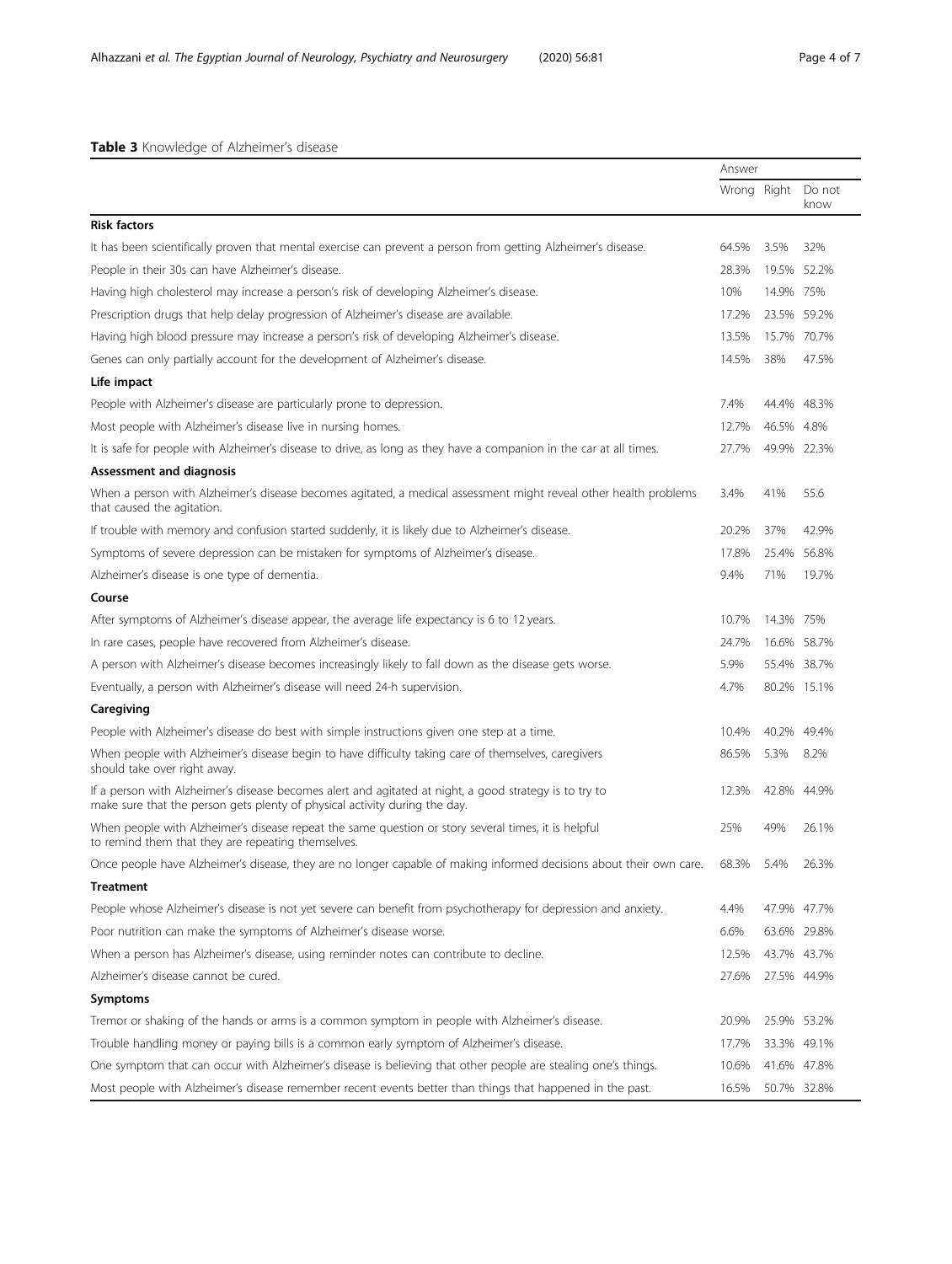domain, people with Alzheimer's disease begin to have difficulty taking care of themselves; caregivers should take over right away (5.3% correct answer) and they are no longer capable of making informed decisions about their own care (5.4% correct answer). For symptoms, 63.6% of the respondents correctly believed that poor nutrition can make the symptoms of AD worse. Almost 50.7% of people with AD can remember recent events better than things that happened in the past. Only 25.9% of the participants correctly believed that tremor or shaking of the hands or arms are common symptoms in people with AD.

Participants had the overall mean score of knowledge 10.74 out of 30 (35.8% correct) on the AD knowledge scale items (Fig. 1). Participants were most knowledgeable about the treatment domain (17%), followed by the course (16%), assessment and diagnosis (16%), symptoms (14%), caregiving, and life impact (13%). They were least knowledgeable about risk factors (11%).

More than one thousand participants (75%) preferred getting information about AD from relatives or friends, while 32% suggested getting the information from social media and websites, and 28% take the information from the medical websites.

Data comparative analysis (Table 4) has demonstrated that persons who knew someone with AD  $(12.76 \pm 4.71)$ had more knowledge about AD than those did not  $(10.13 \pm 5.08)$  (*t* tests, *P* < 0.05). Also, *t* test suggested that females  $(11.04 \pm 4.2)$  had more knowledge than males (10.35  $\pm$  5.55) (P < .05). There was a significant difference of AD knowledge between different age groups (using ANOVA test,  $P < 0.05$ ), while education levels did not show significant difference.

## **Discussion**

There is a lack of published literature assessing the Knowledge of Alzheimer's disease, especially in Aseer region and in Saudi Arabia generally. The present study

| Variables              |            | $Mean + SD$    | P value   |
|------------------------|------------|----------------|-----------|
| Age (years)            | < 30       | $11.26 + 5.01$ | $0.003**$ |
|                        | $30 - 60$  | $10.36 + 5.16$ |           |
|                        | >60        | $9.70 + 5.43$  |           |
| Gender                 | Male       | $10.35 + 5.55$ | $0.014*$  |
|                        | Female     | $11.04 + 4.2$  |           |
| <b>Family history</b>  | Νo         | $10.13 + 5.08$ | $0.000*$  |
|                        | Yes        | $12.76 + 4.71$ |           |
| <b>Education level</b> | Illiterate | $13.50 + 3.54$ | $0.749**$ |

Table 4 Mean score knowledge by characteristic variables

| <b>Family history</b>  | No           | $10.13 \pm 5.08$ |
|------------------------|--------------|------------------|
|                        | Yes          | $12.76 + 4.71$   |
| <b>Education level</b> | Illiterate   | $13.50 + 3.54$   |
|                        | Elementary   | $10.46 + 4.19$   |
|                        | Intermediate | $10.25 + 4.96$   |
|                        | Secondary    | $10.47 + 4.74$   |
|                        | Bachelor     | $10.87 + 5.19$   |

\*Significant difference using t test

\*\*Significant difference sunning ANOVA test

was designated to investigate the knowledge and awareness of Aseer region residents toward Alzheimer's disease. The obtained results revealed a modest overall knowledge scores for participants, where only 18.9% answered more than 15 questions correctly (out of 30) indicating the insufficient knowledge regarding Alzheimer's disease. Consistent with our previous findings [[16\]](#page-6-0), knowledge about risk factors to develop Alzheimer (for example hypertension, high cholesterol level) was only recognized by a smaller percentage of participants (15.7%, 14.9%) respectively. Adequate public awareness, knowledge, and good understanding of the risk factors of Alzheimer's disease are considered to be essential for care of patients [[17](#page-6-0)]. In our study, 49.9% of the respondents had great or fair knowledge of Alzheimer's disease. Previous data demonstrated that public knowledge about genetic predisposition was reasonable, yet their knowledge about modifiable risk factors for dementia was limited [[18\]](#page-6-0). Hicks and Miller [\[19](#page-6-0)] reported that about one

Post-bachelor 10.48 ± 5.72

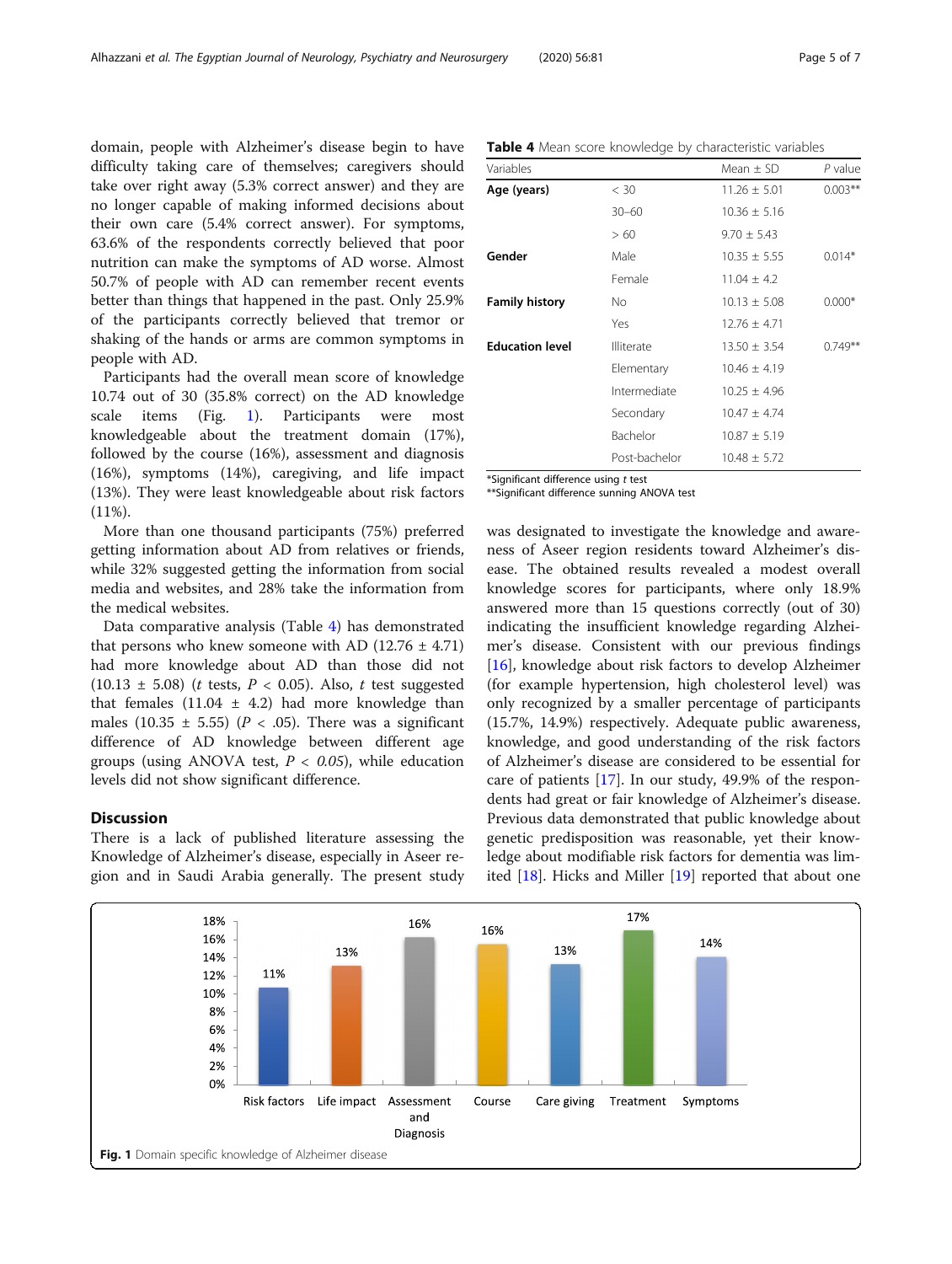<span id="page-5-0"></span>quarter of the respondents were aware that hypertension and high cholesterol increase the individual's risk of developing dementia. In another study, over onethird (39%) of the respondents identified smoking as a risk factor [[20](#page-6-0)]. In contrast, knowledge of age as a risk factor for dementia seems good in most studies reviewed. In another report, 17 studies have been reviewed, were it was found that participants had only a fair to moderate level of knowledge about AD and dementia in the majority of these studies, while awareness of AD symptoms was good as well as the knowledge of risk factors and other aspects of the disease [[18](#page-6-0)].

In the present study, the overall mean score of knowledge was 10.74 out of 30 (only 35.8% were answered correctly) suggesting that the participants had insufficient knowledge regarding AD. Knowledge was inadequate in some domains of the ADKS such as their knowledge about the treatment (17%), followed by the course (16%), assessment and diagnoses (16%), symptoms (14%), caregiving, and life impact (13%). They were less knowledgeable about risk factors (11%) and this number was significantly lower than the sample of Norwegian clinical psychologists (24.01) [\[20\]](#page-6-0). More women than men have Alzheimer's disease, where almost twothirds (3.2 million) of American with Alzheimer's are women [5]. This ratio was explained by women's longer lifespan; they are more likely to reach an age of high risk for Alzheimer's. Moreover, aged men however may have a higher death rate from cardiovascular disease than women in that age. There is no evidence that women are more likely than men to develop dementia at any given age [[21](#page-6-0)]. The mean knowledge score for females was slightly higher than males. In a similar manner, persons who knew someone with AD had more positive attitudes than those with no experience with the disease. Also, the participant ages have negative attitudes toward mean knowledge of AD. These findings could be due to better exposure to the people with AD.

## Conclusion

Because of the increasing prevalence of dementia in general and AD in particular, and the high associated burden of disease, morbidity, and disability, there is an urgent need to raise the public awareness about AD in parallel to clinical studies aiming to improve diagnosis and treatment modalities. This work represents the first of its kind that examines AD knowledge in a relatively large sample of exclusive Aseer region people. The gaps in knowledge that were observed in our study require more attention to raise the awareness about Alzheimer's disease and dementia overall. These results confirm the importance of local media to disseminate the basic knowledge about AD to the Saudi citizens. Moreover, the way through which AD is explained through media should accommodate the needs of people at different education levels and different ages. Our results also suggest the need to extend the ongoing AD education programs to identify risk individuals and their families and to improve the quality AD care.

#### Abbreviations

AD: Alzheimer's disease; ADKS: Alzheimer's disease Knowledge Scale

## Acknowledgements

Not applicable

#### Authors' contributions

AA (methodology, data collection, analysis, writing, and reviewing the manuscript ), AM (methodology, data collection, analysis, and writing the manuscript), MA (methodology, data collection, analysis, and writing the manuscript), TA (methodology, data collection, analysis, and writing the manuscript), AZ (methodology, data collection, analysis ), The author(s) read and approved the final manuscript.

#### Funding

Not applicable

#### Availability of data and materials

Not applicable (the data can be given upon request)

#### Ethics approval and consent to participate

The ethical approval for conducting this study was obtained from Head of Research Ethics Committee in King Khalid University (REC) # 2016-08-23. The informed consent of participants was obtained prior to their participation in this study.

#### Consent for publication

Not applicable

#### Competing interests

The authors declare that they have no competing interest.

#### Author details

<sup>1</sup>Department of Medicine, Neurology Unit, College of Medicine, King Saud University, Riyadh, Saudi Arabia. <sup>2</sup>Department of Medicine, King Fahad Medical City, Riyadh, Saudi Arabia. <sup>3</sup>King Fahad Hospital-Jeddah, Jeddah Saudi Arabia. <sup>4</sup>Armed Forces Hospitals Southern Region, Khamis Mushait Saudi Arabia. <sup>5</sup>Abha Mental Health and Psychiatry Hospital, Abha, Aseer Region, Saudi Arabia.

### Received: 13 March 2020 Accepted: 8 July 2020 Published online: 23 July 2020

#### References

- 1. Brookmeyer R, Johnson E, Ziegler-Graham K, Arrighi HM. Forecasting the global burden of Alzheimer's disease. Alzheimers Dement. 2007;3(3):186–91.
- 2. Ogunniyi A, Daif AK, Al-Rajeh S, Abdul Jabbar M, Al-Tahan AR, et al. Dementia in Saudi Arabia: experience from a university hospital. ActaNeurol Scand. 1998;98(2):116–20.
- 3. Pedersen NL. Reaching the limits of genome-wide significance in Alzheimer disease: back to the environment. JAMA. 2010;303(18):1864–5.
- 4. Terry RD, Katzman R. Senile dementia of the Alzheimer type. Ann Neurol. 1983;14:497–506.
- Hebert LE, Weuve J, Scherr PA, Evans DA. Alzheimer disease in the United States (2010-2050) estimated using the 2010 Census. Neurology. 2013; 80(19):1778–83.
- 6. Williams O, Keady J, Nolan M. Younger-onset Alzheimer's disease: learning from the experience of one spouse carer. J Clin Nurs. 1995;4(1):31–6.
- 7. Saudi Arabia demographics profile 2016: Index mundi.
- 8. Ministry of health in Saudi Arabia statistics, world Álzhimers day 2013.
- 9. Hebert LE, Scherr PA, Bienias JL, Bennett DA, Evans DA. Alzheimer disease in the US population: prevalence estimates using the 2000 census. Arch Neurol. 2003;60:1119–22.